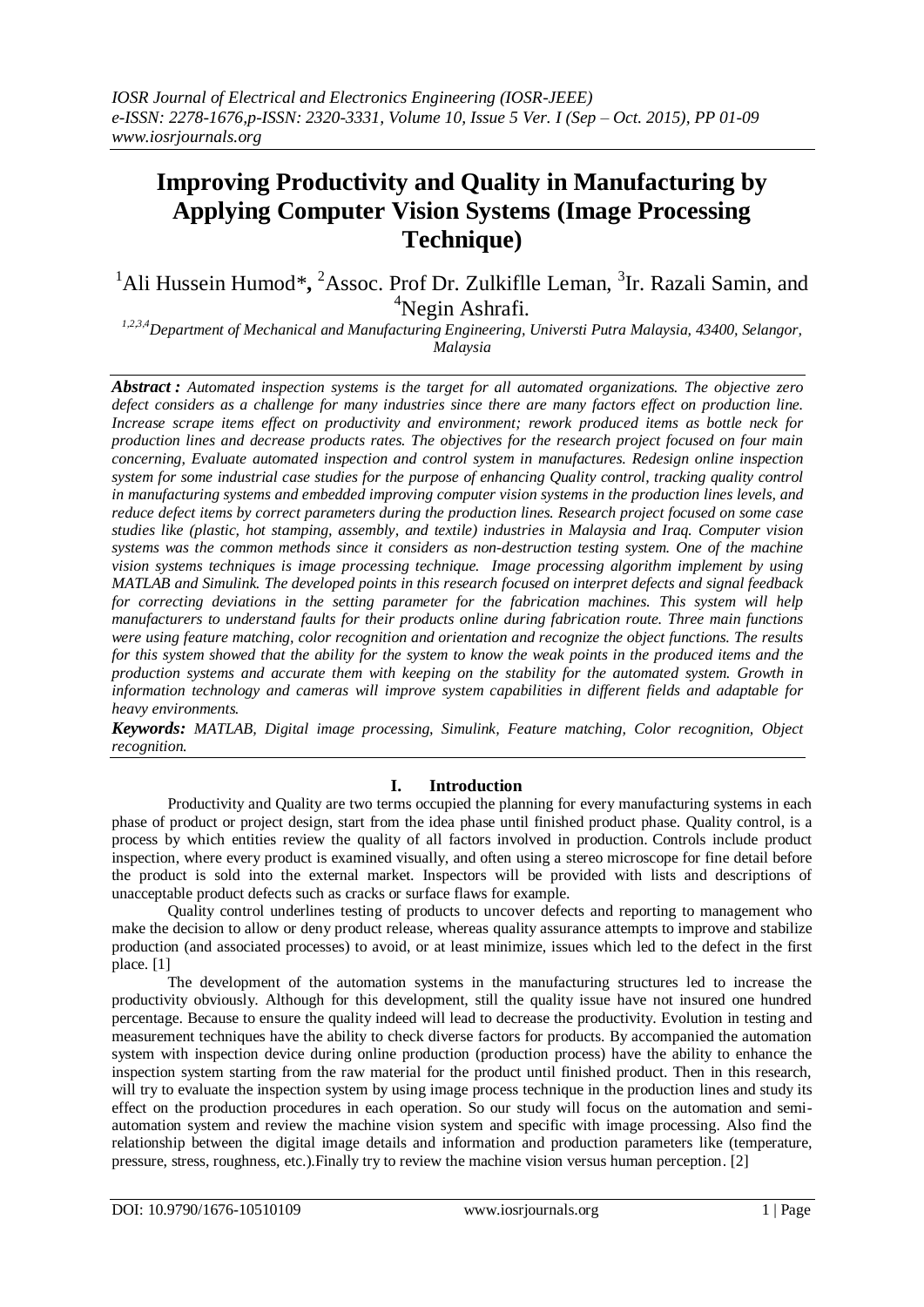Finished products during the mass product inspected by laboratory devices and they are choosing the samples randomly, for example one item each fifty. The chosen sample will be the judge for the fifty if they are good or rejected. The defects on the product refer to weakness in production lines in one of its stations. This fault in stations lead to lose in the parts then the expectation saving that it coming from automation system will be missing in these mistakes. This research project, cover and focus on quality and productivity in manufacturing fields and it will try to achieve some objectives: To evaluate automated inspection and control system in manufactures, To redesign the online inspection system for some industrial case studies for the purpose of enhancing quality control, For tracking quality control in manufacturing systems and embedded improving computer vision systems in the production lines levels. The research project cover and survey some automation or semi-automation. The research focus on four case studies like (plastic, stamping, assembly, and textile) industries in Malaysia and Iraq. Plastic industry is the main case study for studying then the evaluation will discuss on the other three case studies.

# **II. Research contribution**

From the previous works on detect defects or recognize objects by using computer vision (image processing technique) has been discussed the faults individually. The decision for these faults were recording and reporting. The research project of improving productivity and quality in manufacturing by applying computer vision (image processing technique) used MATLAB program to analyze three main issues for quality assurance, feature matching, color recognition and objective orientation and recognition. The contribution here will be by listing the defects in look up table and finding their causes and remedies. The suggested design for inspection create decision from knowing the reasons and cures and compare the results values with other look up tables for parameters using in the manufacturing systems like matching, coloring and orientation. So the main idea is to track the defects and try to avoid their causes.

### **III. Methodology of the Work**

 The study for this project is motivated on the productivity and quality for products in manufacturing area. The development in automation systems and industries devices have been making the productivity increase in patent frame, but still there are many defects in the products and items in the production line or assembly line especially in mass production lines. Quality control in any factory responsible on the defects checking by using different techniques. Some of these department for inspection product separate and it is checking the finished product and the others embedded in the production lines. In our study, we evaluated the automated or semiautomated manufacturing products from the raw material to finished product. This evaluation will try to redesign the plant layout and fix machine vision system in some parts to follow each operation and find the weak points. This machine vision system will be implemented by using image processing techniques. The results have been compared based on the production cycle time, different in product and the complexity for these systems. During the survey and results, we tried to find if the inspection system by using vision machine is as bottleneck in the product line, the reliability, and flexibility. The achievement in this research that if there is ability to make the machine vision by using image processing close to human perception. The limitation for the collection Data in this research is the access to the full automation manufacturing to make the survey. Or provide the suitable questionnaire that it is acceptable from these factories. Prepare the questions stage have to be during the ongoing research. The data collection will be conclude and extract in the next research stages. The procedures for this project followed as shown in the flow chart in **Fig. 1**.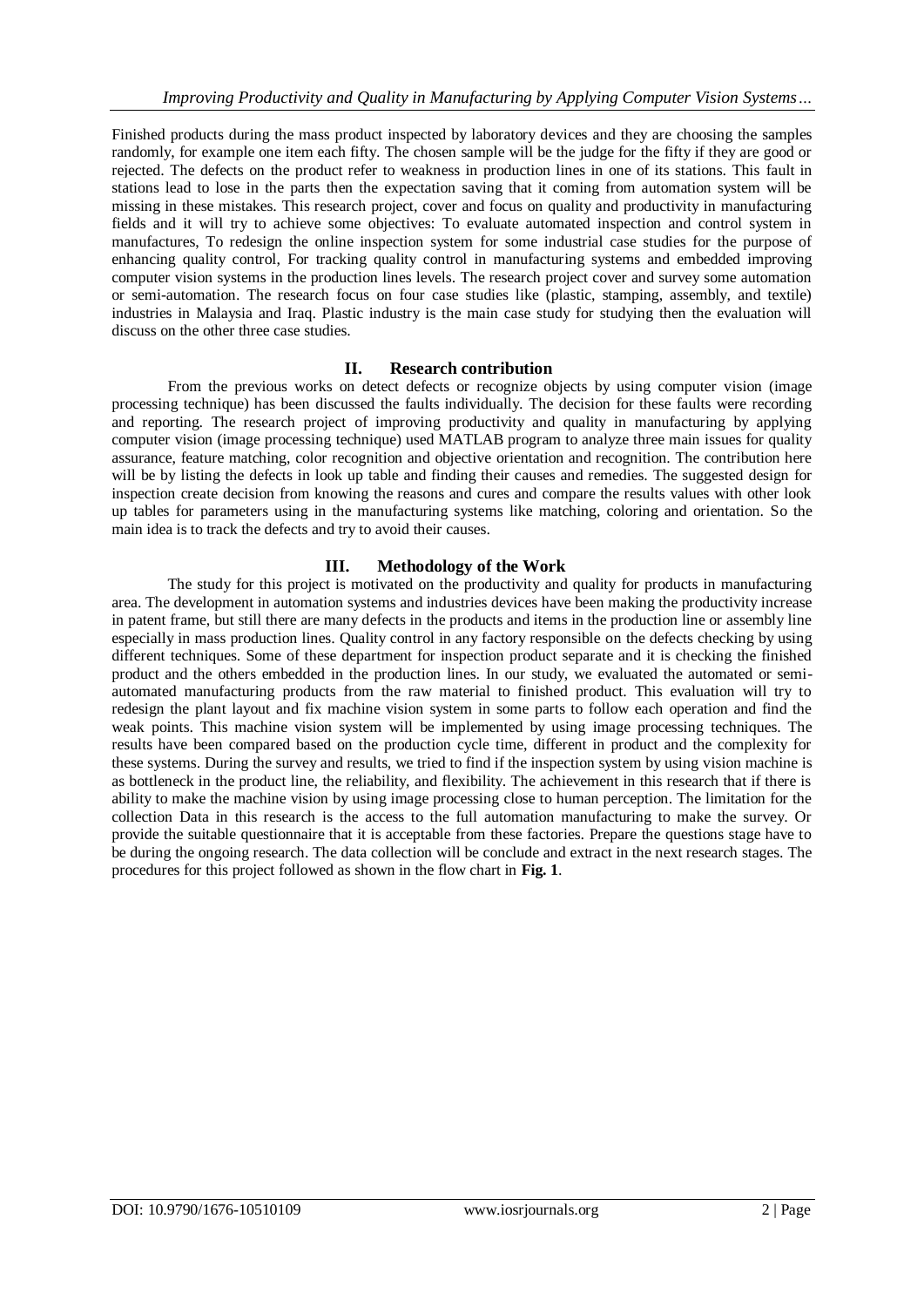

**Fig.1. Flow Chart Show the Procedure for the Research Project**

# **3.1 Tool Description**

 In brief, the main tools for image processing system are: plant layout where it depends on the chosen case study (plastic industry), Image acquisition and digitization by using CCD or CMOS cameras but in the research project we had used Three web cams, Image processing and analysis, there are different analyse software one of them MATLAB and Simulink was using here, Interpretation, the difficulty for the project was by translate the defects to warning signals and tracking the defects in the production line and use the look up table to find the deviation in the setting parameters.

# **3.2 Collect the Data**

 The data that had been collected divided into two section: First section: Survey it was questionnaires from some industries inside Malaysia and Iraq to know the quality control techniques that have been used. Second section: Real Data from the chosen case study for Simulation design, these data will be process in MATLAB and Simulink. Plastic industry was used to know the defects for their products. The real data from case studies, evaluation the collection defects data (causes and remedies) and filtrate them based on the common defects. And also based on the possibility to fix the parameters in time.

It is very important to know major issues. As we know the quality issue it focuses on knowing defects and try to fix them. We tried to list down most defects in plastic parts that can be traced back to three sources: The material being used to make products, the processing of the material in the mold, and the machine itself. We have grouped defects together by their most common cause; however one or more factors may contribute to a defect. Problem with raw material, problem with machine itself and problem the processing all of them share in plastic part defects.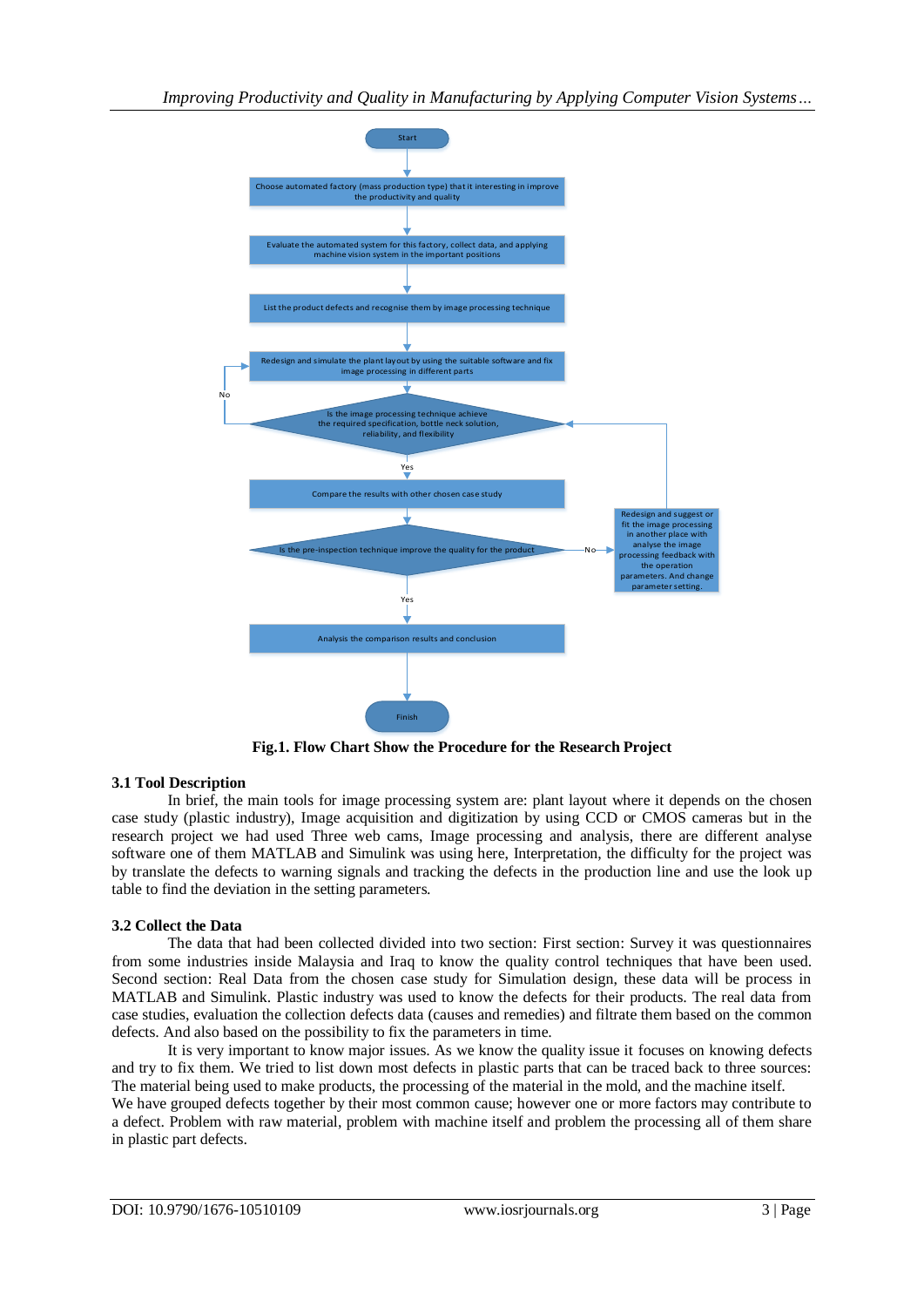- 1- Common defects linked to the plastic resins or additives being used to manufacture a part include: Color streaks, Delamination, Discoloration, Embedded contaminates, and Splay marker or silver streaks.
- 2- Common defects linked to the processing of the plastic resin in the mold include: Blistering, Burn marks, Cold slugs, Flow marks, Sink marks or shrinkage voids, Stress cracking or stress crazing, and Stringing
- 3- Common defects linked to improper mold design and/or maintenance include: Drag marks, Flash or burrs, Jetting, Short shot, and Warping.

Most of defects listed here can be addressed by making change to the processing, the material or the mold itself. The best way to avoid these part defects is to work with a plastic injection molded that has a great deal with experience with various resins and their applications.

Our aim caring for productive and qualitative. By fill in the questionnaire by selective companies and industries. During their experience in the manufacturing and inspection field. Their answers on this study was valued.

### **3.3 Simulation model contents**

 The final simulation model for our suggested model (online-inspection) contain of four main stages: Image processing analysis functions (feature matching, colour recognition, orientation and object recognition) blocks, Controller stage where PID controller have been used in this simulation, Cameras; here there are three cameras, and there is opportunity to expand them, and other tools like (trigger to control cameras operation, clocks, and monitors) and reference image block (where the references images key in).

# **IV. Procedures and Results**

### **4.1 The Final Simulation Model**

 From the three MATLAB functions that have been presented and implemented, feature matching, color recognition and object recognition and orientation, all of them figured by using GUI"s. Three of them combine in GUI screen to be the last final model for our pre- inspection system. As shown below in **Fig. 2, Fig. 3, Fig. 4, Fig.5 and Fig. 6** represent the GUI and Simulink screens blocks.







**Fig. 3. GUI Screen for the Pre-Inspection System after Key in the References Images.**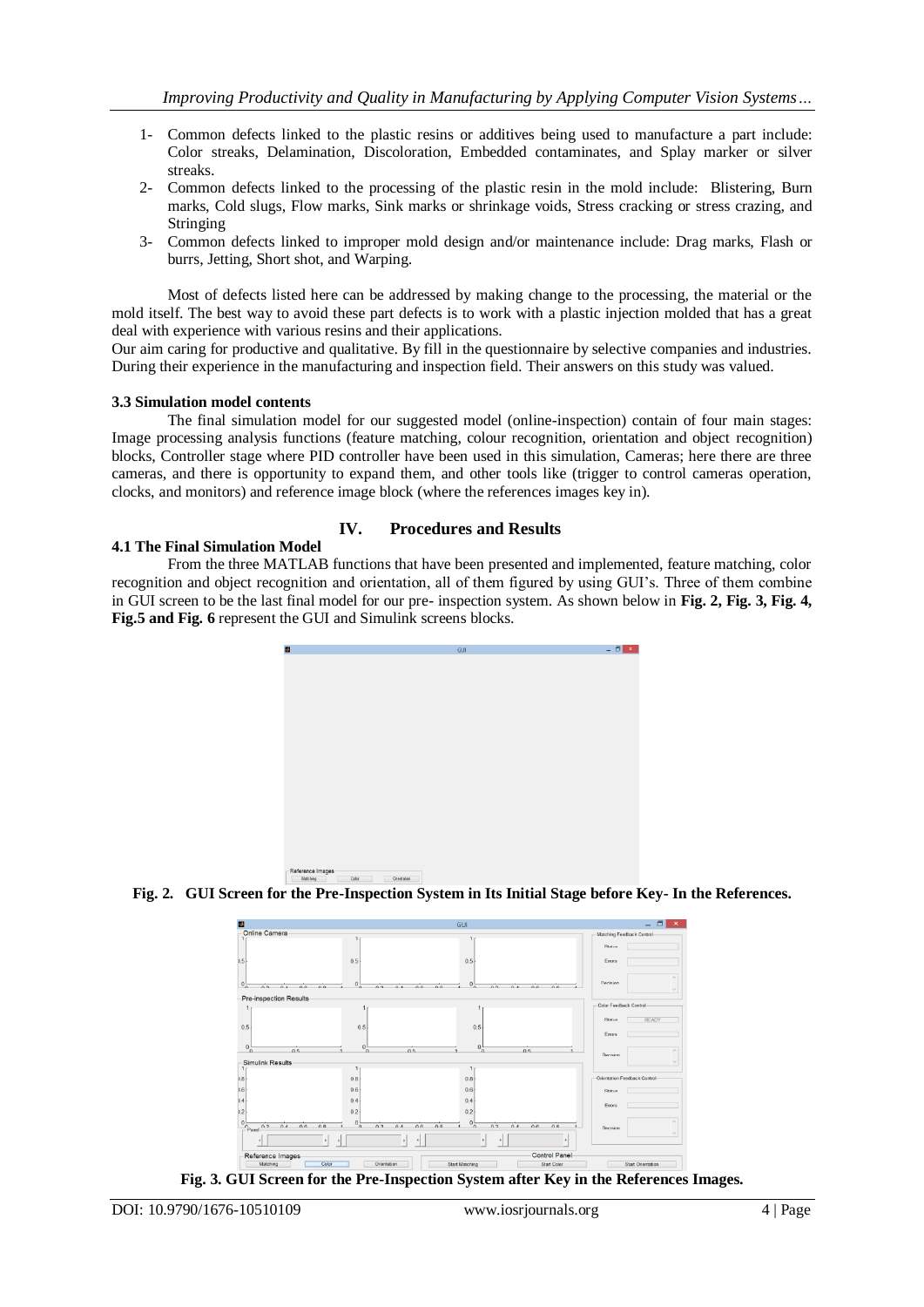

**Fig. 4. GUI Screen for the Pre-Inspection System during It's Implementing and Generate the Results.** 



**Fig. 5. Simulink Diagram for the Pre-Inspection System (Colour Model).**



**Fig. 6. Simulink Diagram for the Online-Inspection System (Feature Matching Model).**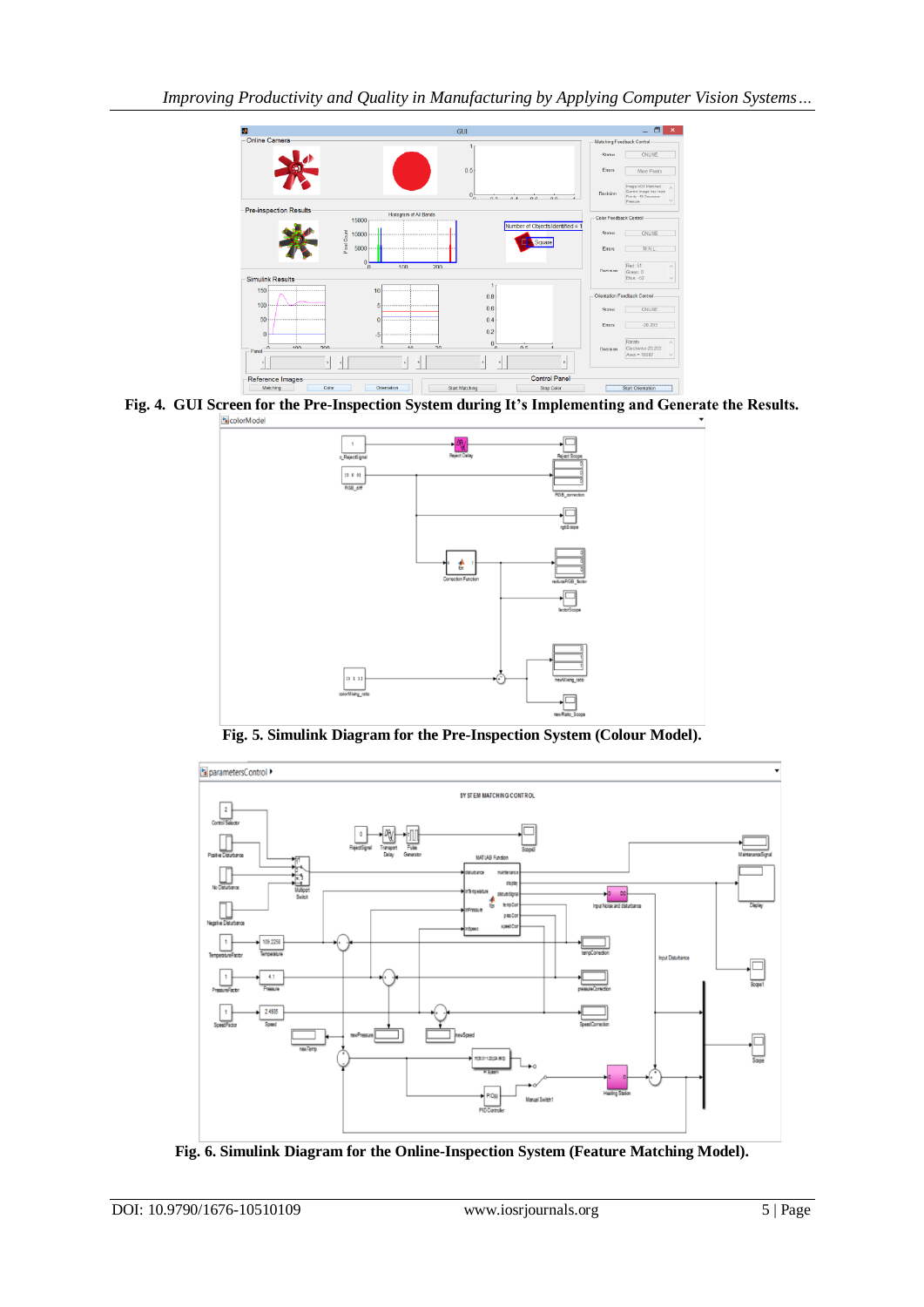#### **4.2 Samples Analyses**

 Experiments applied on some plastic parts with defects to check the functionality for the suggested online inspection system. Feature matching function rejected the defect items and count them. After exceed the limitation for the flaws, the system sent correction signals to the control system where for feature matching is PLC and for colour recognition is mixing control. For orientation systems there is one decision send to the servomotor to correct the angle into the desired position. **Table 1** Compare the GUI results with operator"s observation in Plastic Industry.

For Feature matching, we took some samples and checked the results with the reference images. In feature matching analyses the feedback signal for the Simulink based on the selection from the look up table function, where this function has three main parameters (temperature, pressure, speed) and can be expend based on the produced items. The selection in this function compared GUI decision with the setting points (pressure, temperature, speed).finally the feedback signal had sent back to the control system for correction procedure. We have to note that the correction signal will not send until pass the counter limit for example (Counter  $= 20$ ) defects). It should be note that the system should be stable during the production and correction procedures so the steady state should be observe all the time.

The item color analyzed and compared with the reference image. The decision for GUI give RGB values differentiate , these values transferred in Simulink function to decrease or increase color ratio and the ratio compared with setting ratio (3:1:1) with setting tolerance 30 or any ratio set in the control system for the color mixer. The new ratio send after exceed the counter limitation. The correction ratio had been sent to the mixer system after pass the counter limit based on the accuracy for the produced items and to keep the control system stable.

The main purpose of orientation is to correct the angle for the produced object for many determination like assembly or sorting purposes. Then the GUI decision shows the corrected angle and these signal send to the servomotor in the production line or robot arm other clockwise or counter clockwise movement. The results for the item in object recognition GUI is detect it shape near to square and it has to rotate with clockwise angle - 20.203 and its area in pixel 15087.Intial stage for orientation recognition has to set the desired angle for the production or assembly operation. Parallel PID controller is used in Feature matching Simulink model where this block implements continues and discrete time PID control algorithms and include advance features such as anti-windup, external reset, and signal tracking. We can tune the PID gains automatically using the "Tunebutton"" (requires Simulink control design) here in this model gains are (proportional (P): 0.8817, Integral (I): 0.035, and Derivative (D): -4.797) and filter coefficient (N): 0.03796. Compensator formula (continues –time) shown in equation (1) and compensator formula (discrete-time) shown in equation (2), the main purpose is to keep system stable against the parameter changes during production line. The paragraph for the system stability shows in **Fig. 7**.

#### **P+I. (1/S) +D. (N/ (1+N (1/S))) …………………………. (1) P+I. (Ts. (1/ (Z-1))) +D. (N/ (1+ (N.Ts. (1/ (Z-1)))))………………. (2)**

| No.          | The detection Type                                            | <b>GUI Results</b>                                                                                   | <b>Operators Observation</b>                                                                               |
|--------------|---------------------------------------------------------------|------------------------------------------------------------------------------------------------------|------------------------------------------------------------------------------------------------------------|
|              |                                                               | The results will appear between<br>5-10 seconds as shown below:                                      | The result will be between (60-120) second based<br>on the item complication.                              |
|              |                                                               | Either: Image Matched                                                                                | Either: item matched                                                                                       |
|              |                                                               | Or: Image not matched                                                                                | Or: Item not matched                                                                                       |
| 1            | <b>Feature Matching</b><br>1- Pattern<br>2- Crack<br>3- Holes | Error: current images has more<br>points for example -49 decrease.                                   | The item will be reported to the QC with the<br>defect type and numbers.                                   |
|              |                                                               | The feedback decision will be<br>decrease or increase<br>(temperature, pressure, speed)<br>$etc.$ ). | The feedback decision will be entered manually<br>based on the operator experiences                        |
|              |                                                               | The results will appear between                                                                      | The result will be between (30 -60) based on the                                                           |
|              |                                                               | 5-10 seconds as shown below:                                                                         | colour accurate.                                                                                           |
|              |                                                               | Image either:                                                                                        |                                                                                                            |
| $\mathbf{2}$ | <b>Colour recognition</b>                                     | $N: N: N =$ colour equal.<br>$M: N: M = not equal.$<br>$L: N: L = not equal.$                        | The item that it has different colour will be<br>reported to the QC to check it by spectrometer<br>device. |

**Table 1. Compare the GUI Results with Operators Observation**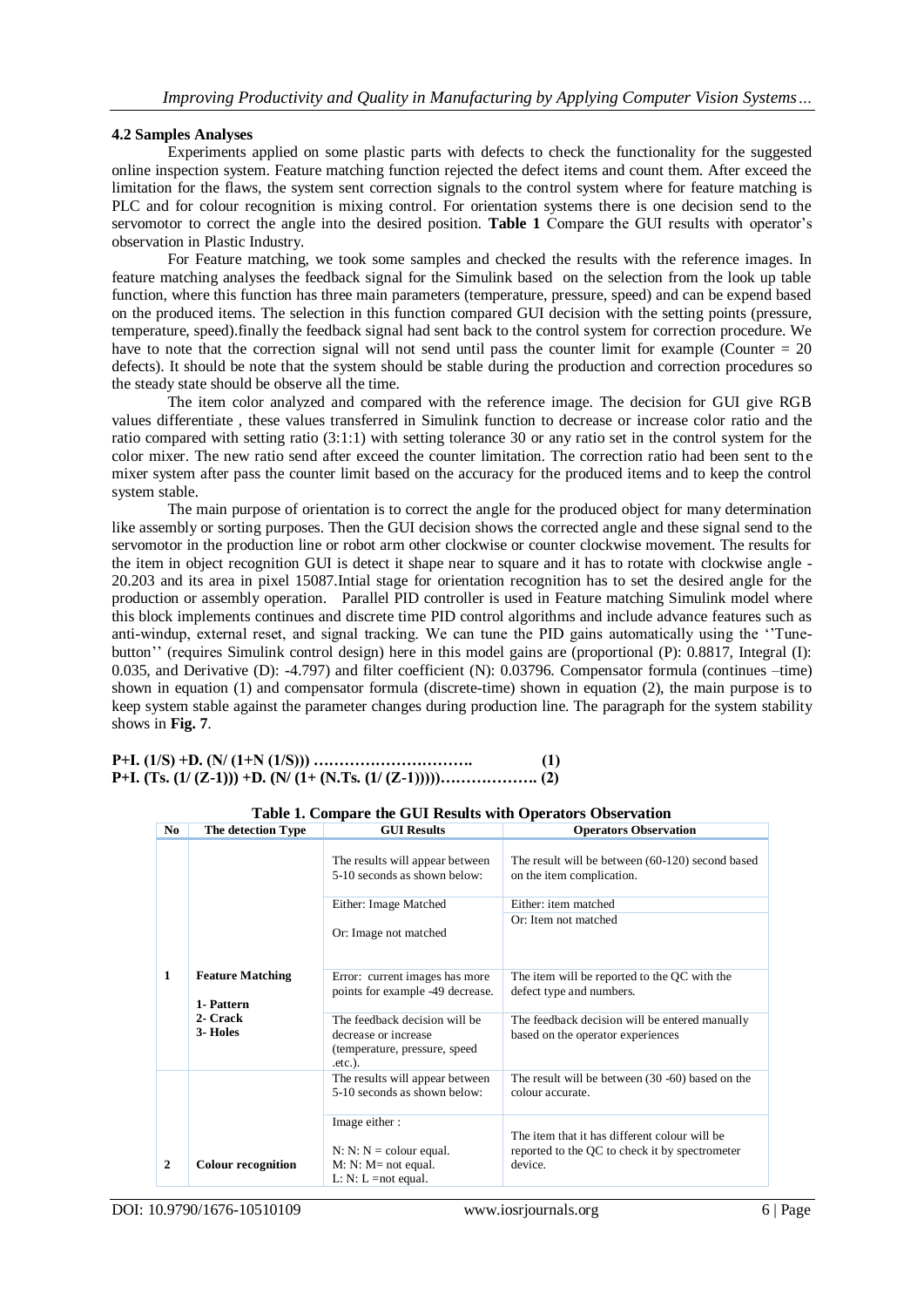|   |                              | $L: N: N = not equal.$<br>$M: N: N = not equal.$<br>$L$ in any part= not equal.<br>M in any part= not equal.                                                                                                                                              |                                                                                                                 |
|---|------------------------------|-----------------------------------------------------------------------------------------------------------------------------------------------------------------------------------------------------------------------------------------------------------|-----------------------------------------------------------------------------------------------------------------|
|   |                              | The feedback decision will be:<br>Decrease or increase (RED,<br>Green, Blue) ratio for the<br>injected control in blending<br>system.                                                                                                                     | The feedback decision will be decrease or<br>increase the colour level in blending system.                      |
| 3 | Orientation +<br>recognition | The results will appear between<br>$(5-10)$ seconds as shown<br>helow:                                                                                                                                                                                    | The result will be between $(10 – 20)$ second.                                                                  |
|   |                              | Either: the image is in correct<br>orientation error $= 0$<br>Or: $error = +/- angle$                                                                                                                                                                     | By naked eyes will see the orientation for the<br>object.                                                       |
|   |                              | The feedback decision will be:<br>Rotate Clock wise = angle<br>Rotate Counter clock wise $=$<br>Angle<br>Object area in pixels<br>The feedback decision will be<br>sent the signal to the servo<br>motor to correct the object on<br>the set orientation. | The decision will be by change objects on the set<br>angle and every object will take between (30-60)<br>second |

 Comparison above shows that the online inspection system success to detect the defects in ideal time compare with the manual time that operators spend in test the products. The System more fixable to deal with different types of industries. What may need is extract the defects and the causes and their remedies. Study the defects carefully for each product will increase the accuracy for the inspection system. The main advantage for this system that there is no bottle neck, since it has rejected system for the defect items and the capturing images will be during the production line working and the stoppage for trigger will take between 5-20 seconds and the same time to analyze the images. The disadvantage for this method is the industry environment. Where any blur or dust will effect on the image resolution.



**Fig. 7. Show the Paragraph for the System Stability.**

# **V. Conclusion and Recommendation**

 Some of the most important applications of machine vision system in manufacturing are systems that ensure quality control of manufacturing products. In this research project, we discuss two big issue in manufacturing sectors, productivity versus quality. When we worked on improving the online inspection system, we have seen that productivity and quality are related, they are two sides of the same coin, and we can have both. The quality management can improve productivity, the number of units produced from available resources. Improve quality by reducing defects will increase good output. In fact, virtually all aspects of quality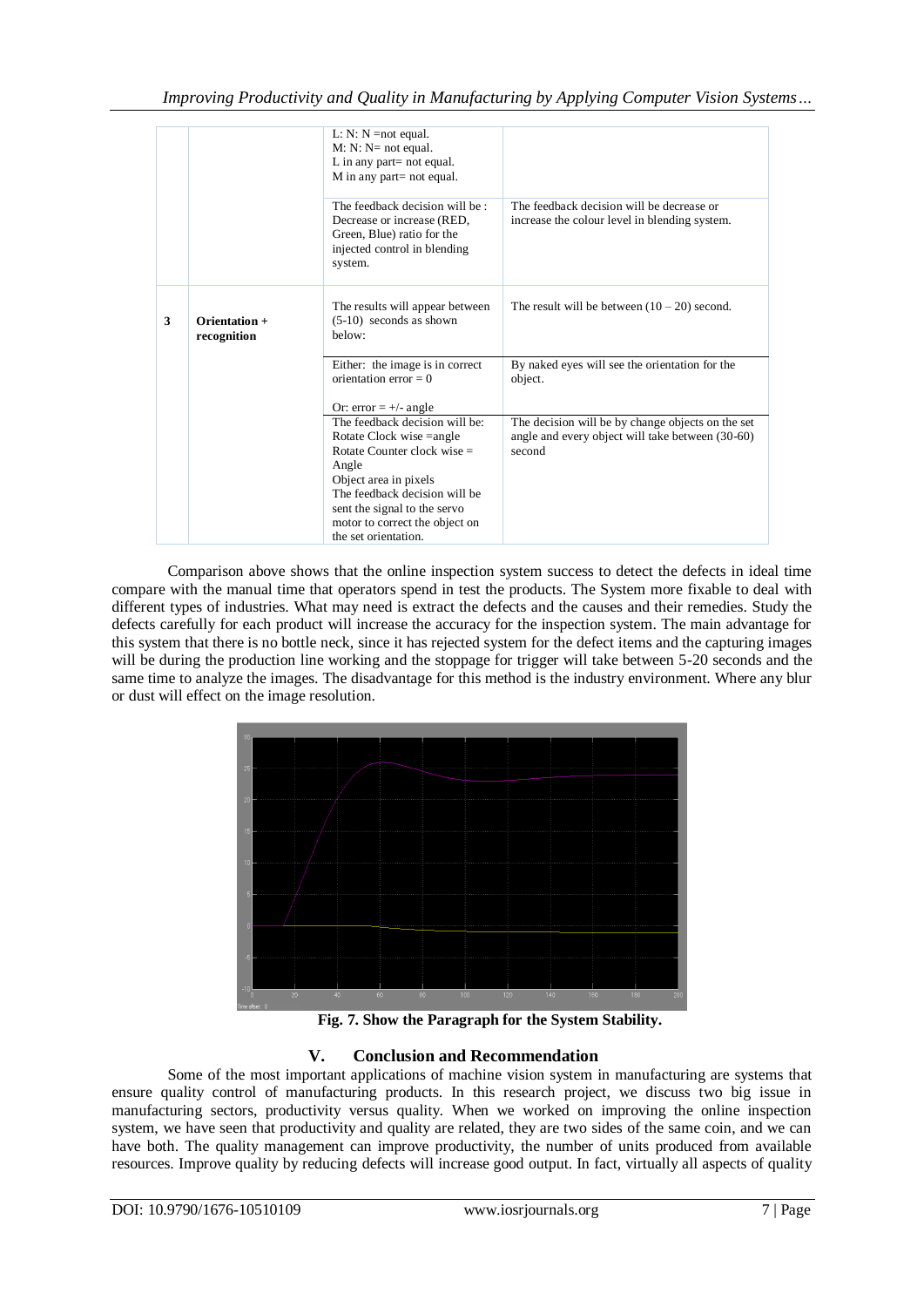improvement have a favorable impact on different measures of productivity. Labor productivity and machine productivity. Improve the quality of material and parts and improving job design and work activity.

Automated inspection system, is one of the fundamentals to achieve full automation system in manufacturing. So this research focused on implementing the inspection online during the production lines stages starting from entering raw material until getting finished products. Studying and analyzing the defects in the product items and make the possible corrections on the control system. The final model that it has shown above based on its design on the common defects in our case study (plastic industry), (holes, cracks, deviation, warping, burn marks, dimensional defects and etc.). Feature matching, color recognition, and orientation are the MATLAB tools that enable us to translate the defects and convert them to feedback signals into the control system. The decision to modify the control system depend on the produced items, where in the simulated model there is counter to calculate the number of defects. When the flaws access the limitation will pass, the signal send to change the setting parameters in the control system. Attribute with this model rejected system its duty to refuse any defect item.

By comparing the online inspection results from plastic factory with the other case studies (hot press forming, Textile, and assembly) industries. It shows the ability for the suggested design to implement on those factories by taking into account providing good environment for capturing the items images and study the relationships between the defects and setting parameters.

There are many challenges face this system. Illumination and factory environment regard main challenge where that one effect on the resolution for the snapping images. Another challenges is how to translate the defects to the suitable signals to change the setting parameters. Fixing the lookup table should be by experts to achieve the accuracy to detect the parameters for the production lines. Increase new produced items lead to increase the probability to get new defects.

Online-inspection system need many factors to achieve full automated inspection system. The challenges for these types of inspection systems are illumination and plan layout environment. So by developing the illuminations and enhance good plant layout design will increase the usability for this system. The good points for this system is up to date because it is implement by using MATLAB program where this program manage by huge number of scientists and researchers. Another issue it is expandable system to connect with many sensors and correct many types of parameters. The system can be used not just in manufacturing system but also in food fields and sorting system. Especially for recycling issue where all industries these days looking for clean environment and sustainability. Its advantages in decrease the waste will belong with benefit for both manufacturing and environment.

The suggest system has the ability to be embedded in robots system especially the robot that it works in inspection field by fixing the camera on the robot arm. For sorting and recycling systems, this online-inspection system has the ability to separate different part with different colours by using colour and shape recognition.

#### **Acknowledgment**

 Thanks and appreciation for the companies that had shared us in this research project. Especially PMM plastic company in Malaysia, MIYAZU (Malaysia) Sdn.Bhd. and Wasit State Company for Textile Industries (Iraq).

#### **References**

- [1] M. P. Groover, Automation, Production Systems, and Computer-Integrated Manufacturing, Third Edit. Pearson Prentice Hall, 2008.
- [2] K. Oo, Z. Naing, and H. Tun, "Implementation Of Distributed Control System In Process Control Management Using MATLAB," Int. J. Sci. Technol. Reseach, vol. 3, no. 6, pp. 149–154, 2014.
- [3] R. Gonzalez and R. Woods, Digital image processing, Third edit. Pearson Education International, 2010, pp. 13–50.
- [4] R. Ibrahim, Z. Zin, and N. Nadzri, "Egg"s Grade Classification and Dirt Inspection Using Image Processing Techniques," in Proceedings of the World Congress on Engineering 2012 Vol II WCE 2012, July 4 - 6, 2012, London, U.K of the …, 2012.
- [5] S. Kamaruddin, K. Sunardi, and R. Hamid, "Canned Pineapple Grading Using Pixel Colour Extraction," in Proceeding of the international Conference on Artificial Intelligence in Computer Science and ICT, 2013, pp. 217–226.
- [6] M. Caccamo, C. Melilli, and D. Barbano, "Measurement of gas holes and mechanical openness in cheese by image analysis," J. Dairy Sci., vol. 87, no. 3, pp. 739–748, 2004.
- [7] R. Thilepa and M. Thanikachalam, "A Paper On Automatic Fabrics Fault Processing Using Image Processing Technique in Matlab," Signal Image Process. An Int. J., vol. 1, no. 2, pp. 88–99, 2010.
- [8] Y. C. K. Jagruti Mahure, "Fabrics Fault Processing Using Image Processing Technique in MATLAB," Int. J. Comput. Sci. Technol., vol. 4, no. 2, pp. 592–596, 2013.
- [9] G. Illeperuma, "Using Image Processing Techniques to Automate Chess Game Recording," Proc. Tech. Sess., vol. 27, pp. 76–83, 2011.
- [10] E. O. Mustafa Arda, Hilmi Kuscu, "obtaining-chess-moves-with-image-processing.pdf," in International Scientific Conference, 2013, pp. 22–23.
- [11] D. Sier, C. Weiwei, X. U. Qiaoyuj, and L. Bo, "Defect Detection of Bearing Surfaces Based on Machine vision Technique," in 2010 International Conference on Computer Application and System Modeling, 2010, no. Iccasm, pp. 548–554.
- [12] S. Putera and Z. Ibrahim, "Printed circuit board defect detection using mathematical morphology and MATLAB image processing tools," in International Conference on Education Technology and Computer ,IEEE., 2010, pp. 359–363.